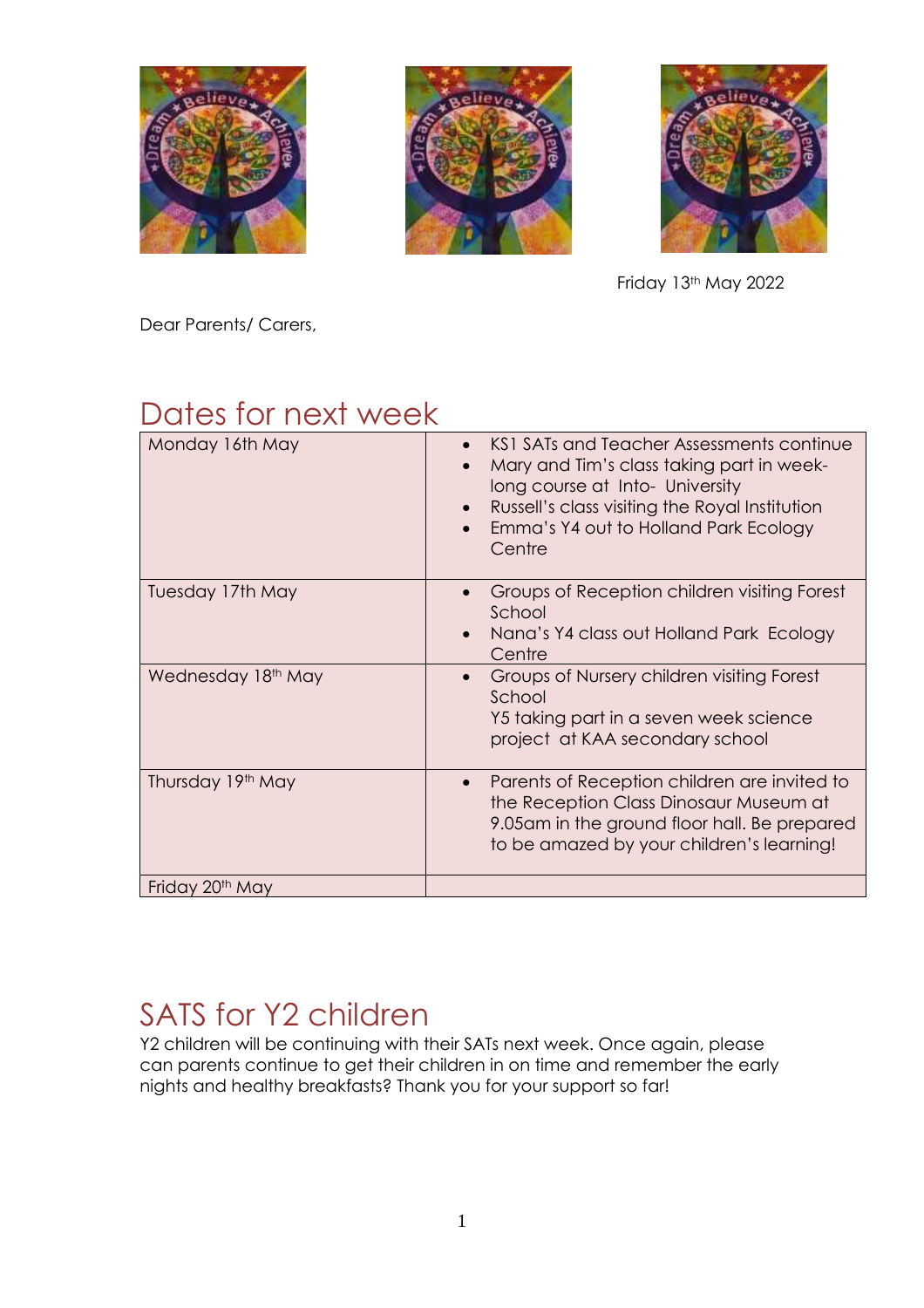### Year 6 SATS

Year 6 children completed their SATS test this week with a fantastic attitude. They remained focused and calm up to the last paper and we are impressed with their resilience. Well done to you all!

### Future important dates

| May                       |                                                                                   |
|---------------------------|-----------------------------------------------------------------------------------|
| Mon 23rd May              | Y1 classes going to Holland Park Ecology Centre<br>$\bullet$                      |
| Weds 25th May             | Y3 classes going to see Matilda<br>$\bullet$                                      |
|                           | Alexa's Y1 Class Assembly: 2.40pm<br>$\bullet$                                    |
| Thurs 26th                | Y4 Classes going to see Anne of Green Gables<br>$\bullet$                         |
|                           | <b>Ballet at the Peacock Theatre</b>                                              |
|                           | Laura's Y1 Class Assembly: 2,40pm                                                 |
| Fri 27th May              | Avondale Park School and St Anne's Nursery<br>$\bullet$                           |
|                           | celebrate the Queen's Platinum Jubilee and                                        |
|                           | children and staff are asked to wear red, white                                   |
| Sat 28th May-             | and blue - the colours of the Union Flag<br><b>Half Term Holiday</b><br>$\bullet$ |
| Sun 5 <sup>th</sup> June  |                                                                                   |
|                           |                                                                                   |
| June                      |                                                                                   |
| Mon 6 <sup>th</sup> June  | Y1 children taking part in Phonics screening<br>$\bullet$                         |
|                           | check over this week                                                              |
|                           | Y4 Multiplication check starting this week<br>$\bullet$                           |
|                           | Russell's Y6 Class visiting Into University<br>$\bullet$                          |
| Tues 7 <sup>th</sup> June | Mary and Tim's Class to The Royal Institution<br>$\bullet$                        |
| Weds 8 <sup>th</sup> June | Year 5 Classes going to see 'Wicked' in the West<br>End                           |
|                           | Y4 Classes going to see The Lion King in the West<br>End                          |
| Monday 13th               | Y4 Multiplication Tables check in small groups<br>$\bullet$                       |
|                           | (continued)                                                                       |
| Tuesday 14th              | Short Memorial Assembly in the Playground<br>$\bullet$                            |
|                           | (weather permitting) for the 5 <sup>th</sup> Anniversary of                       |
|                           | the Grenfell Fire-9.30am                                                          |
| Weds 15th June            | Y6 children leaving for School Journey to<br>$\bullet$                            |
|                           | Marchants Hill                                                                    |
|                           | Y6 children not going to Marchants Hill - going<br>$\bullet$                      |
|                           | to see performance of 'Wicked' in the West End                                    |
| Fri 17 <sup>th</sup> June | Y6 children return from Marchants Hill                                            |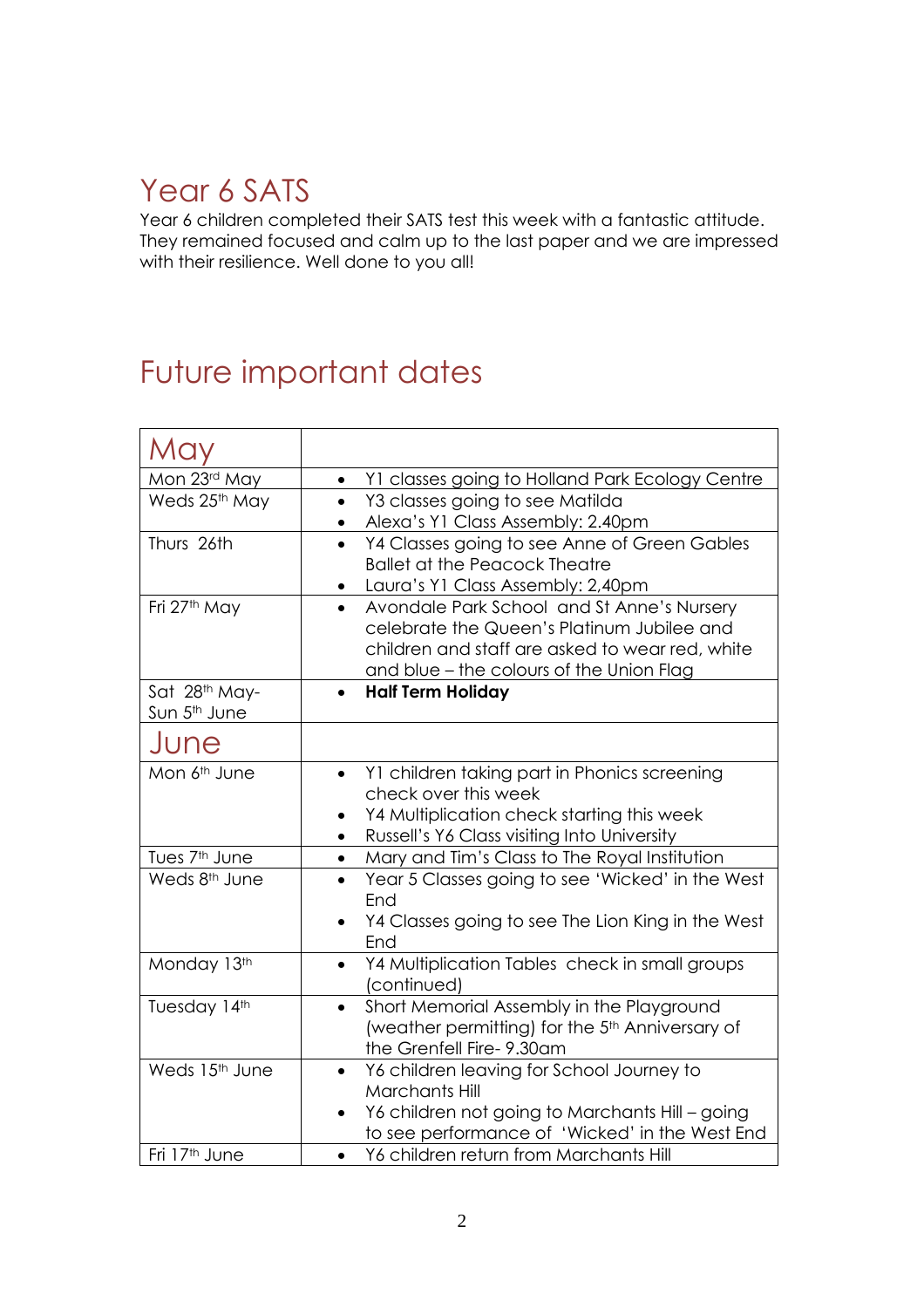|                                                      | Green for Grenfell Day at our schools. Children<br>and staff will be asked to wear anything green<br>to commemorate the 5 <sup>th</sup> Anniversary of the Fire<br>in Grenfell Tower |
|------------------------------------------------------|--------------------------------------------------------------------------------------------------------------------------------------------------------------------------------------|
| Mon 20 <sup>th</sup> June                            | Assessment week 1 for Y1, Y3, Y4 and Y5<br>$\bullet$<br>Awareness Academy Workshops for all year<br>groups<br>My Bank Workshops for Y6 children                                      |
| Mon 27th June                                        | Assessment week 2 for Y1, Y3, Y4 and Y5<br>$\bullet$<br>Awareness Academy Workshops for all year<br>groups (cont.)                                                                   |
| JUly                                                 |                                                                                                                                                                                      |
| Friday 1st July                                      | Summer Fair- 3.30-5.00pm<br>$\bullet$                                                                                                                                                |
| Thurs 7 <sup>th</sup> July                           | Reception Graduation-2.00pm Parents of<br>children in Reception are invited                                                                                                          |
| Fri 8 <sup>th</sup> July                             | Inset Day. School closed to children<br>$\bullet$                                                                                                                                    |
| Mon 11 <sup>th</sup> - Weds<br>13 <sup>th</sup> July | Parents' Evenings                                                                                                                                                                    |
| Weds 13th July                                       | Y6 Leavers Assembly for parents of children in Y6:<br>$\bullet$<br>2.00 <sub>pm</sub>                                                                                                |
| Mon 18th July                                        | Sports day for Nursery, Reception and KS1<br>children<br>My Bank Workshops for Y6<br>$\bullet$                                                                                       |
| Tues 19th July                                       | Sports day for KS2<br>$\bullet$                                                                                                                                                      |
| Weds 20 <sup>th</sup> July                           | Children's end of year parties in the afternoon<br>$\bullet$                                                                                                                         |
| Thurs 21st July                                      | Last day of term for children<br>$\bullet$                                                                                                                                           |
| Fri 22 <sup>nd</sup> July                            | Inset (training) day for all staff<br>$\bullet$                                                                                                                                      |
|                                                      | P3 will be running a Playcentre here for 4 weeks<br>$\bullet$<br>over the holiday                                                                                                    |
| Fri 22nd July - 2nd<br>September                     | <b>School holidays for children</b><br>$\bullet$                                                                                                                                     |
| 1st and 2nd<br>September                             | Inset days for all staff<br>$\bullet$                                                                                                                                                |
| Mon 5 <sup>th</sup> Sept                             | Children return to school for Autumn term 2022<br>$\bullet$                                                                                                                          |
|                                                      |                                                                                                                                                                                      |

### Jubilee Day - Friday 27th May

This is the day that we shall celebrate the Queen's Platinum Jubilee. The children will be learning about one of the seven decades that Queen Elizabeth has been our monarch and we will have a special Jubilee Lunch. Children and staff may wear red white and blue.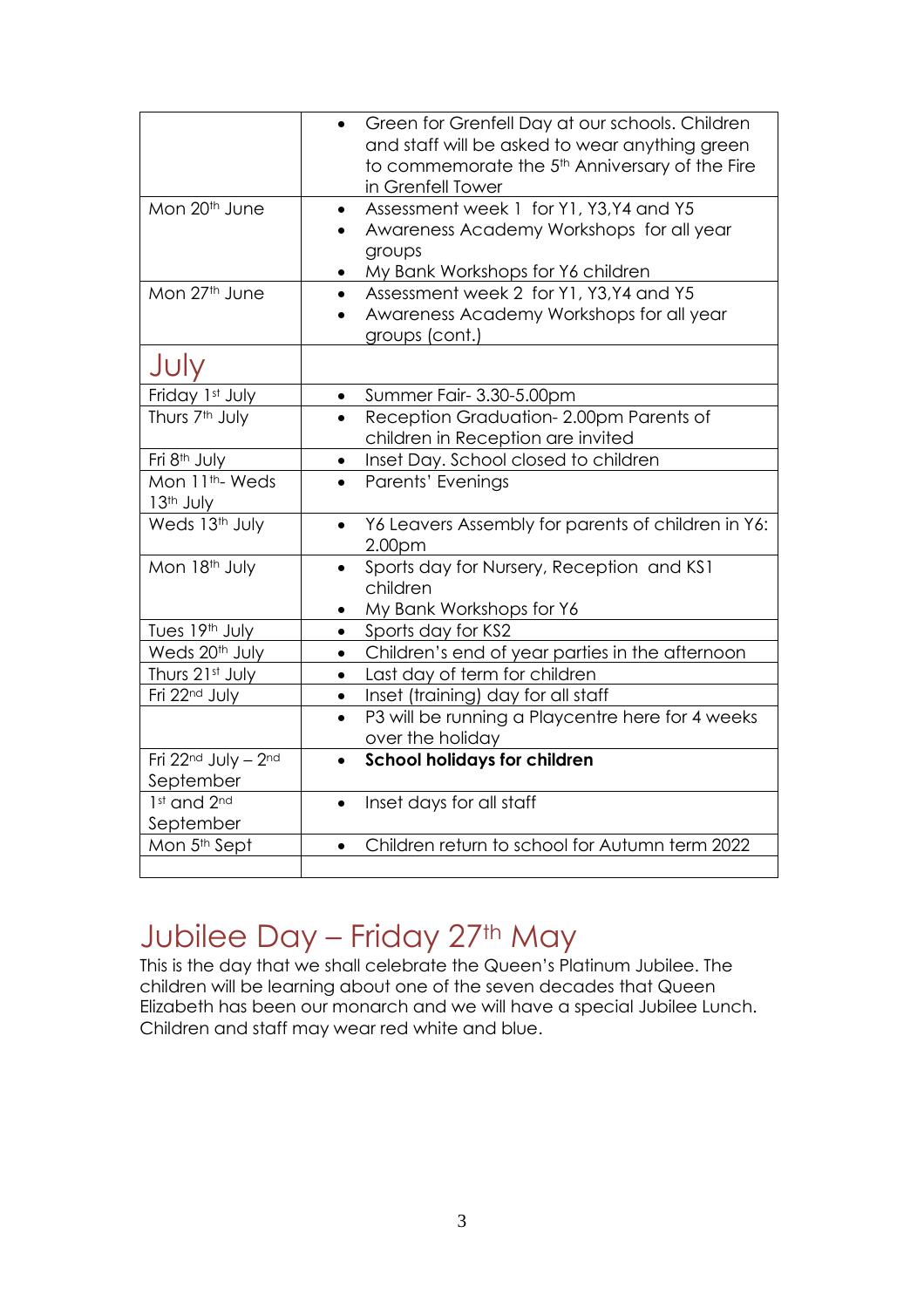### Bake a Cake for the Jubilee!

It is two weeks to go until the day that we at Avondale and St Anne's will celebrate the Queen's Jubilee. We are launching a competition for our children to show off their baking skills.

Children may bake a cake/ cupcakes/biscuits/brownies (anything sweet and delicious) – all with the theme of the Jubilee. They may be Red, White and Blue, gold or silver, they might feature crowns, handbags, corgis or anything else that links them to the Queen.

As we will be unable to taste each cake as part of the judging, we will be choosing the winner based on the decoration. There will be a prize for the best in each class and also we will try to choose some winners from each phase as well.

Any entries should be brought in on Friday 27<sup>th</sup> May. No cake should contain nuts and if the cake is brought in in a container, please make sure it is named. If you are happy for the class to eat some or all of the cake in the afternoon, please ensure that you list all ingredients (as some of our children have allergies to some food groups). Otherwise we will send cakes home for you to enjoy.

Come on Avondale and St Anne's… get baking! We have seen lots of evidence of your culinary skills during lockdown when you sent in photos …now we want to see them in school!

#### News and Reminders

#### **Attendance**

**Thank you to those parents who have made every effort this week for their children to be in school on time every day. Please keep it up next week.**

As stated last week, school attendance is compulsory and so all children must be in school every day on time unless they are ill. If your child is ill, please phone the school office each day that they are ill before 9.30am. The DFE is extremely clear about this and so absence of children for the large majority of cases other than illness will be marked as unauthorised. Thank you for your support.

#### **Consultation re changing the times of the school day**

Thank you to those parents who have replied to the consultation about the proposed changes to the times of the school days for September. These are the proposed timings as stated in the letter sent 20.4.22.

#### **Avondale Park School day will be:**

Monday - Thursday – 8.45am – 3.30pm Friday –  $8.45$ am –  $2.15$ pm *This equates to exactly 32.5hrs.*

#### **St Anne's Nursery timings will be:**

Monday-Friday: 8.55am - 3.15pm Friday: 8.55am- 2.15pm. Wednesday is the final day to give your opinions so please do write a response– whether you are in agreement or have concerns about the idea. Thank you.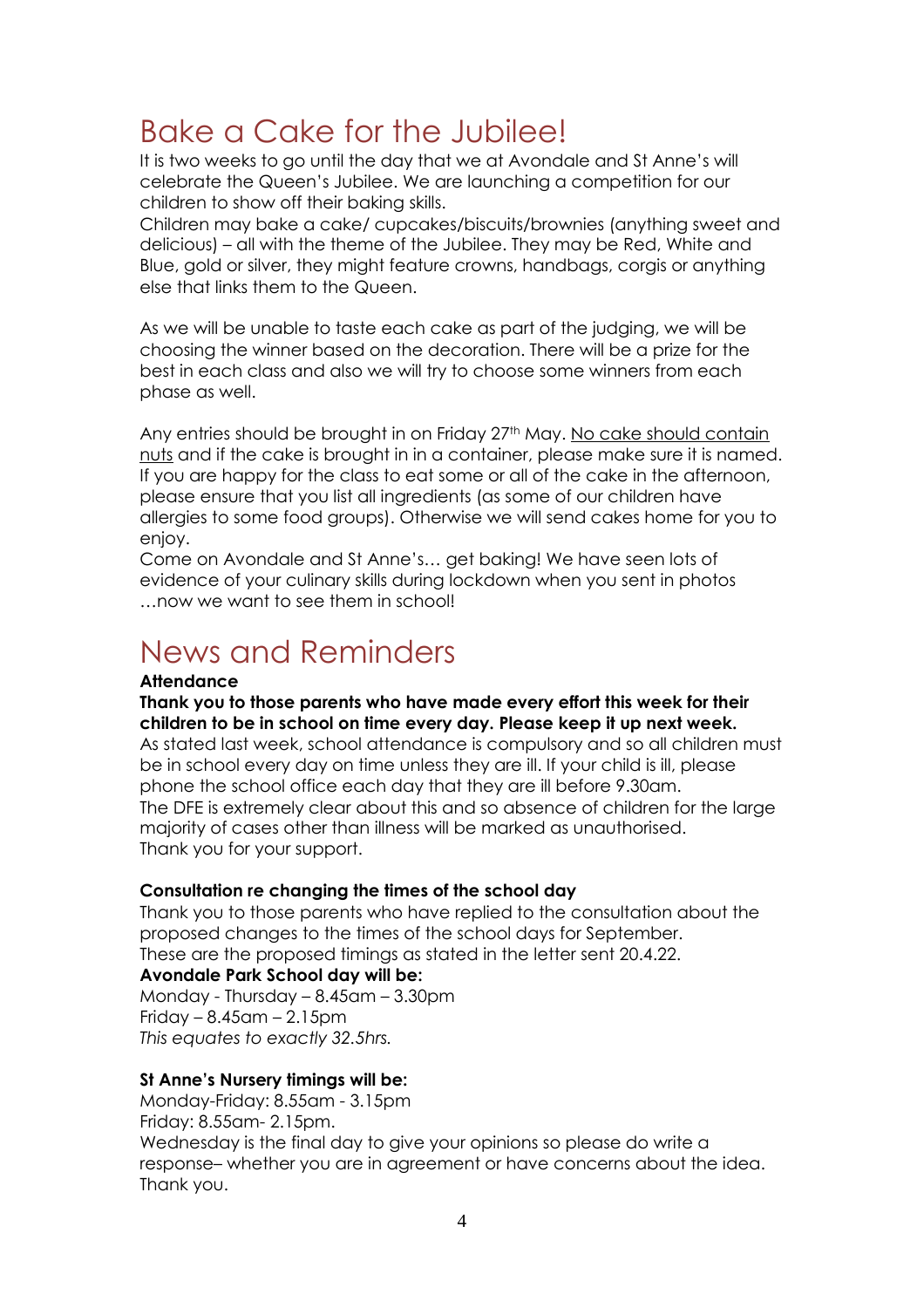# News from the schools St Anne's Nursery

Children in nursery continue to learn about living creatures with their current project 'The brilliant bug ball". Amazing language is emerging from the spontaneous conversations that take place while taking care of our stick insects and our caterpillars. This week we have been closely looking at our chrysalis and are happy to announce that three butterflies have joined Elm class







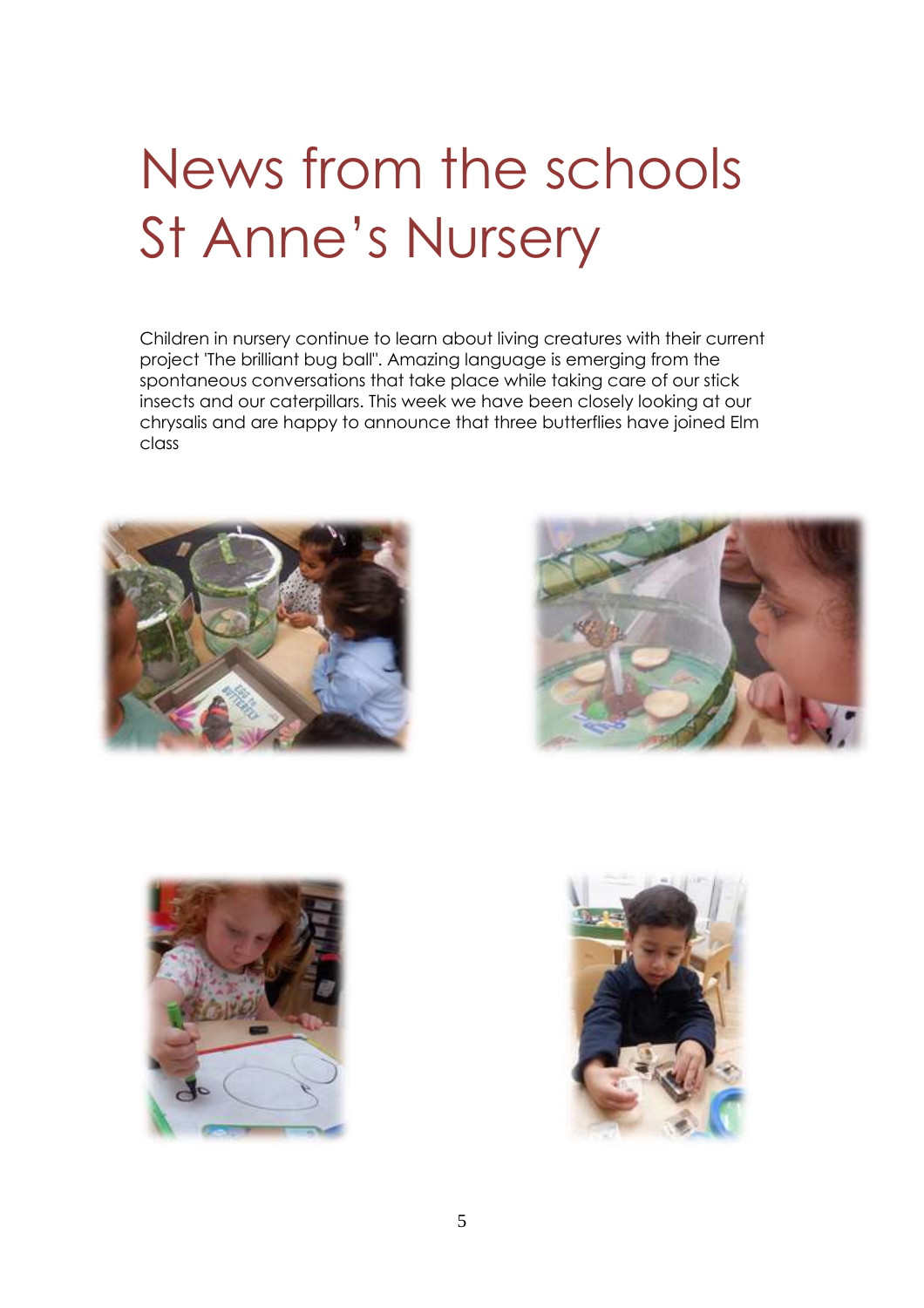# Avondale Park School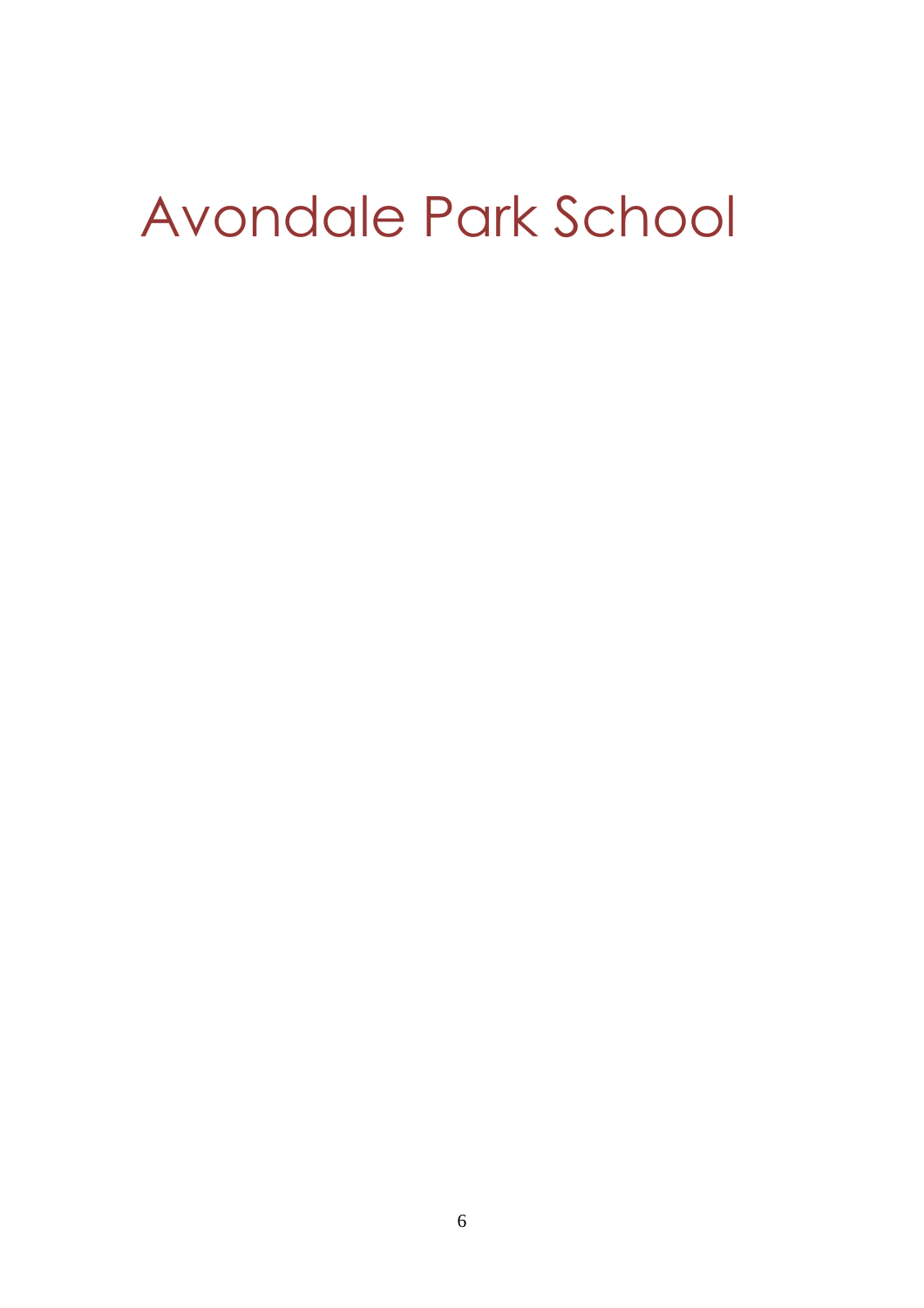### Reception

This week, Reception have been making dinosaurs using recycled materials and painting them in preparation for the Dinosaur Museum.

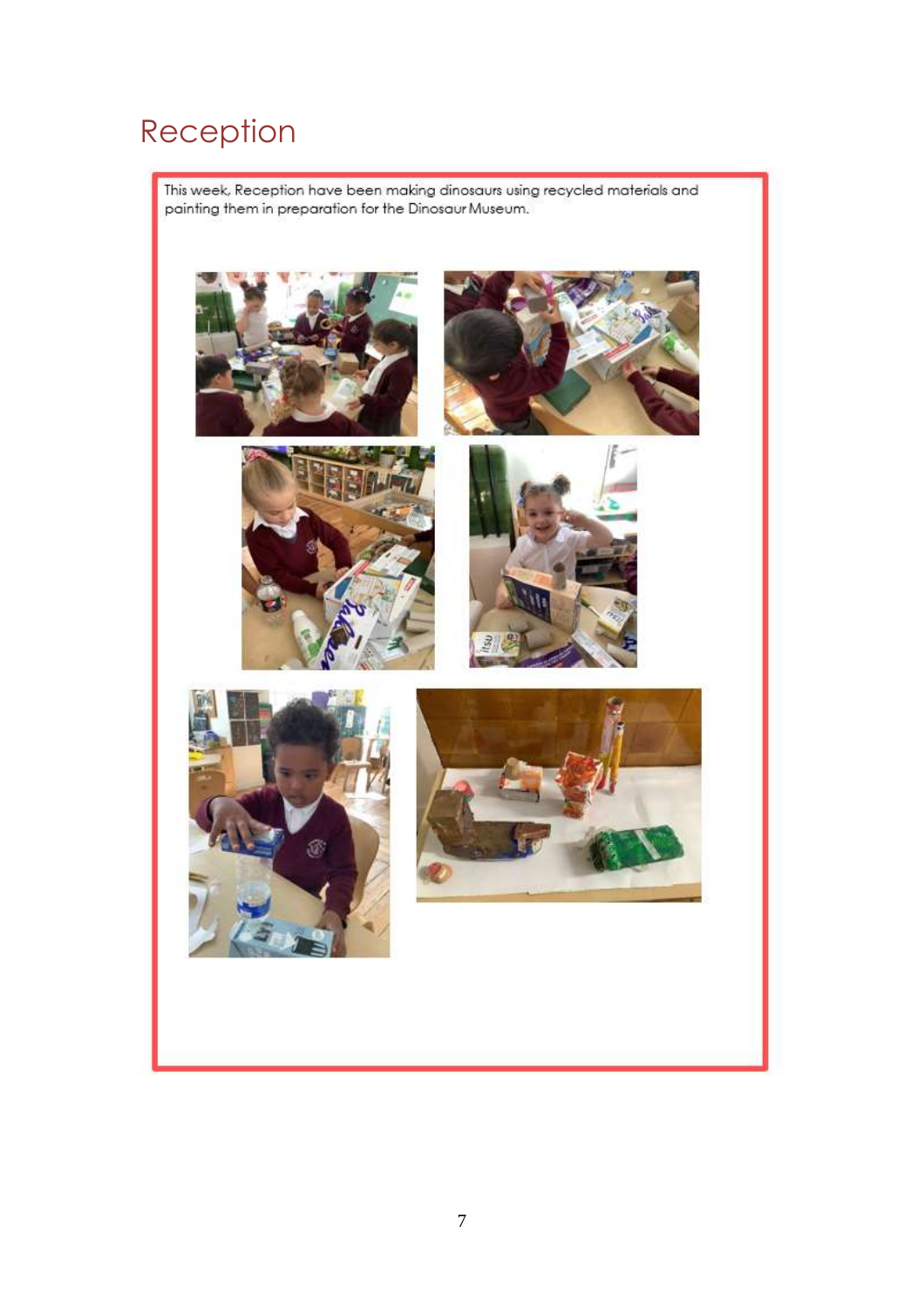#### Year 1

#### BREAKING NEWS!

Michael lost his favourite teddy bear and Year 1 were inspired to help him find it as he was so heartbroken. They learnt all about the different features of a missing poster, wrote a series of questions which Michael replied to and they have used this information to create posters which we will be sticking around the school. Hopefully Craig is found soon!

These posters have not been edited by the children yet but were written by Matt, Emirhan and Mohammed as our end of unit piece of work.





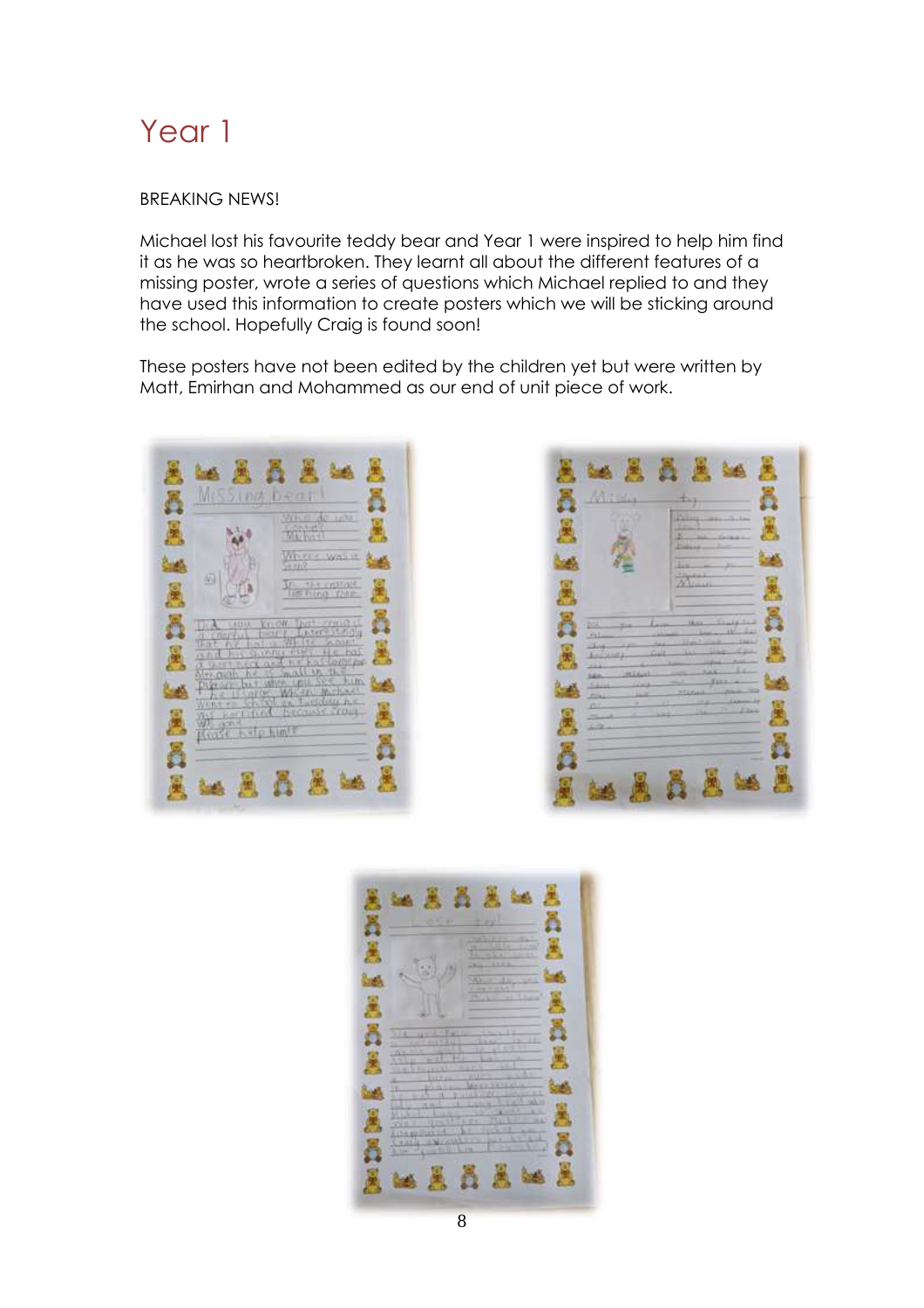### Year<sub>3</sub>

As part of their Fashion project, Year 3 have been learning about the history and significance of jewellery and the causes of change in jewellery over time. They designed their own jewellery, considering materials and personal significance.

| » To understand the significance of juvallery in Society<br>. To recognise the causes of change in jewellery                             |                                                                                                                                                               |
|------------------------------------------------------------------------------------------------------------------------------------------|---------------------------------------------------------------------------------------------------------------------------------------------------------------|
| Design your own Jewellery. Think about the significance<br>of your item. Why did you design it What significance<br>does it have to you? | Home no releaser<br>and countiers<br>the a neclass it line<br>no religion and ru<br><b>CELUTIFICATION ASSOCIATES</b><br>it rule out other<br>parts and proval |

| Today we are learning.<br>- To understand the significance of jewellery in Society<br>- To recognise the causes of change in jewellery    | Monday 9th May |
|-------------------------------------------------------------------------------------------------------------------------------------------|----------------|
| Design your own Jewellery. Think about the significance<br>of your item. Why did you design it. What significance<br>does it have to you? | 39             |
|                                                                                                                                           | intmed(u)      |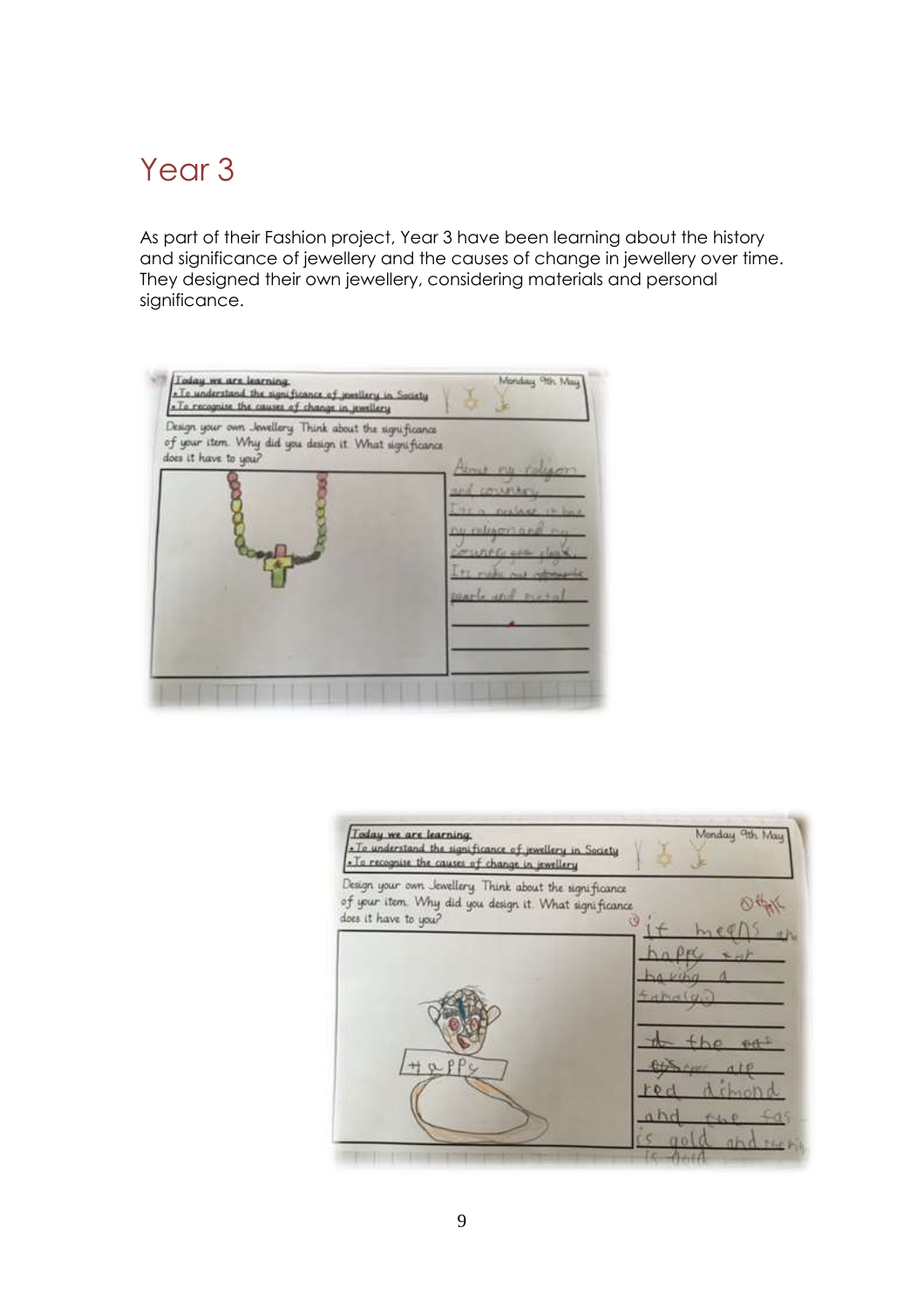### Year<sub>5</sub>

Year 5 had the opportunity to visit Into University this week and learn all about what it would be like to be a Zoology student. We spent the day completing activities about different animal's habitats, food chains and endangered species. During the afternoon, we were able to meet a variety of creatures including a giant African snail called Ava, cockroaches and Millie the millipede plus many more. It was an amazing opportunity to see and touch the different creatures to help us consolidate our knowledge on them. Overall, we had a wonderful day.





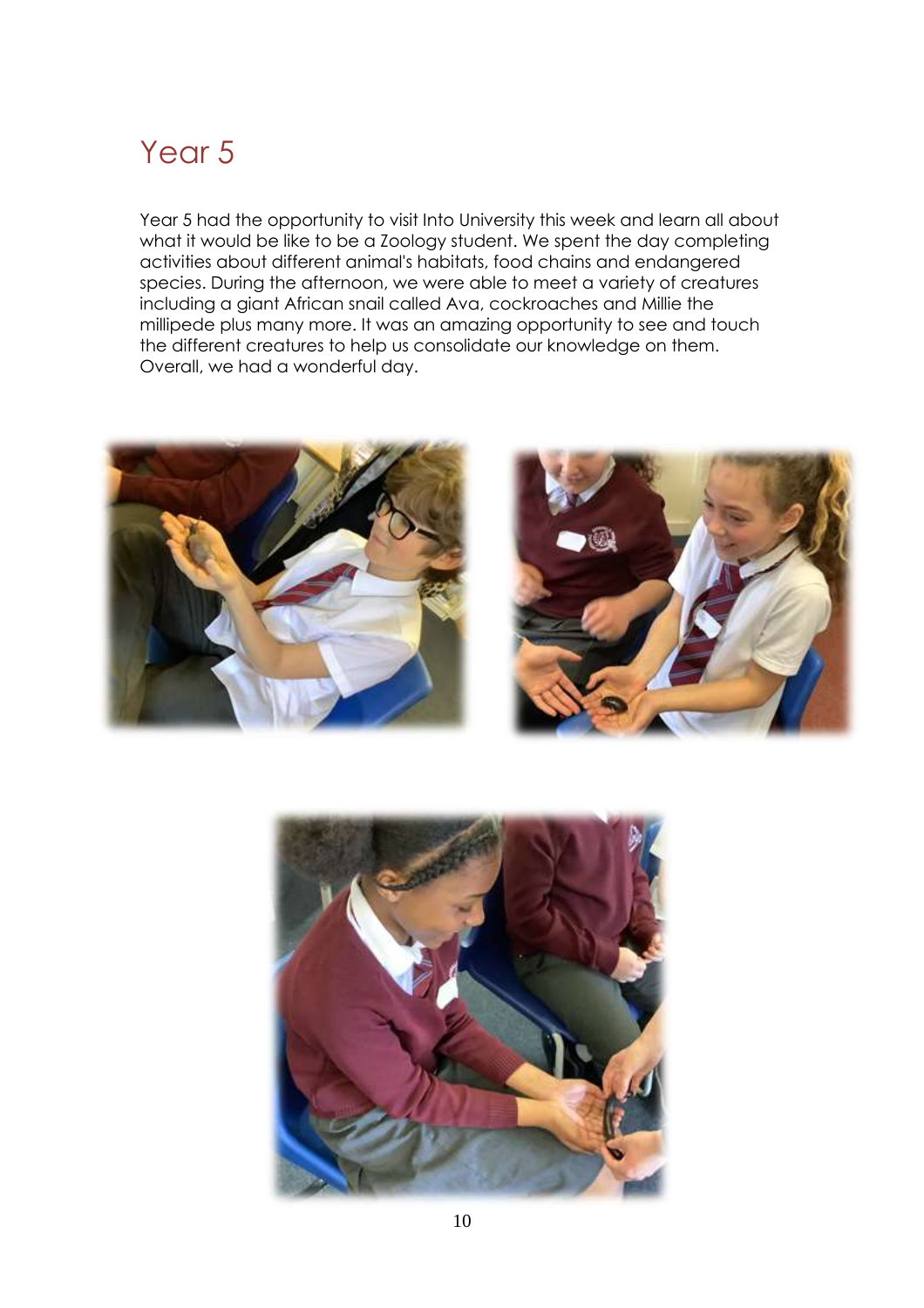#### Magazine Mondays

A new lunchtime club was launched last Monday called Magazine Monday. Year 6 were the first luck group to enjoy a variety of magazines







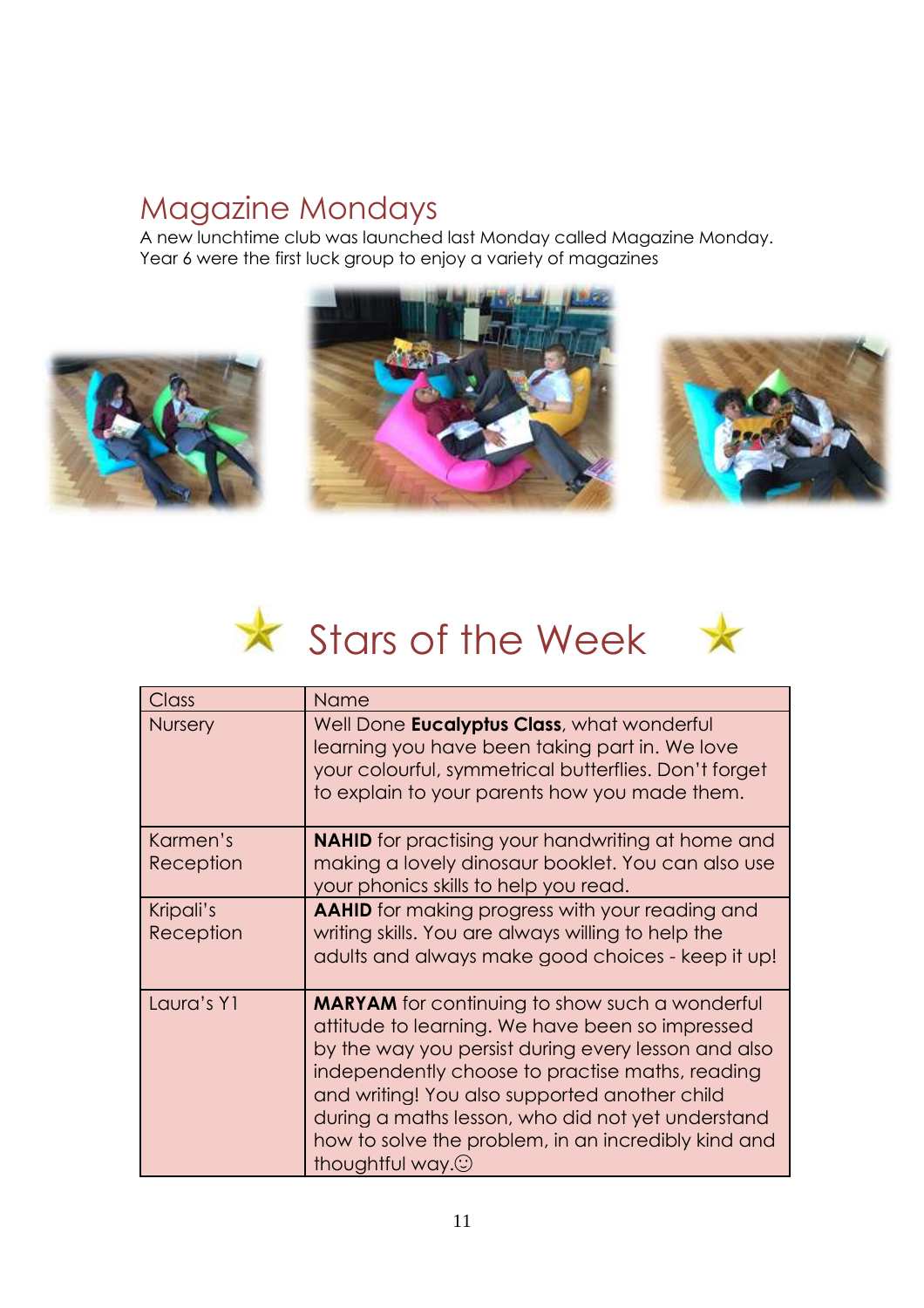| Alexa's Y1     | <b>TAYLOR</b> For being a super scientist! You are making<br>careful observations and asking interesting<br>questions. Keep up the good work $\odot$ .                                                                                                                                                                                                                   |
|----------------|--------------------------------------------------------------------------------------------------------------------------------------------------------------------------------------------------------------------------------------------------------------------------------------------------------------------------------------------------------------------------|
| Katie's Y2     | <b>SERAPHINA</b> for having such an amazing learning<br>attitude this week. You have showcased a positive,<br>confident and hardworking attitude all week and<br>we are very proud of you. Well done!                                                                                                                                                                    |
| Phoebe's Y2    | <b>BASHIR</b> has impressed me this week with his<br>eagerness to learning and enthusiasm to acquire<br>new knowledge. He has completed some great in<br>Science, learning about different types of animals<br>and the groups we can put them in.                                                                                                                        |
| Pippa's Y3     | MIA you are such a positive and respectful member<br>of our class who always put a smile on our faces.<br>You always follow instructions and show your<br>resilience in all of your learning.                                                                                                                                                                            |
| Joy's Y3       | <b>IBRAHIM</b> is my star of the week. I have been so<br>astonished with the emotional resilience that<br>Ibrahim has shown this week. He has picked himself<br>up and on many occasions successfully moved<br>from a fixed mindset to a grown mindset. This has<br>had a direct positive impact on his learning. Ella<br>and I are so proud of you Ibrahim, keep it up! |
| Emma's Y4      | <b>ZAKARIA</b> For pushing himself in Maths and English.<br>We are really proud of the progress you are<br>making. Well done keep it up!                                                                                                                                                                                                                                 |
| Nana's Y4      | <b>MOHAMED</b> for impressing us with his reading journal<br>entries! You are our true reading hero!                                                                                                                                                                                                                                                                     |
| Francesca's Y5 | <b>ABDULRAHMAN</b> for being focused and working<br>more independently during learning this week. You<br>have been trying really hard with your presentation<br>and it is wonderful to see- keep it up!                                                                                                                                                                  |
| Becksy's Y5    | <b>WHOLE CLASS</b> for their wonderful concentration<br>and participation during our Into University trip. They<br>all asked carefully though through and interesting<br>questions                                                                                                                                                                                       |
| Russell's Y6   | <b>WHOLE CLASS</b> Well done for such immense focus<br>and determination during SATs. Whatever the<br>results, know that you have done yourselves proud.                                                                                                                                                                                                                 |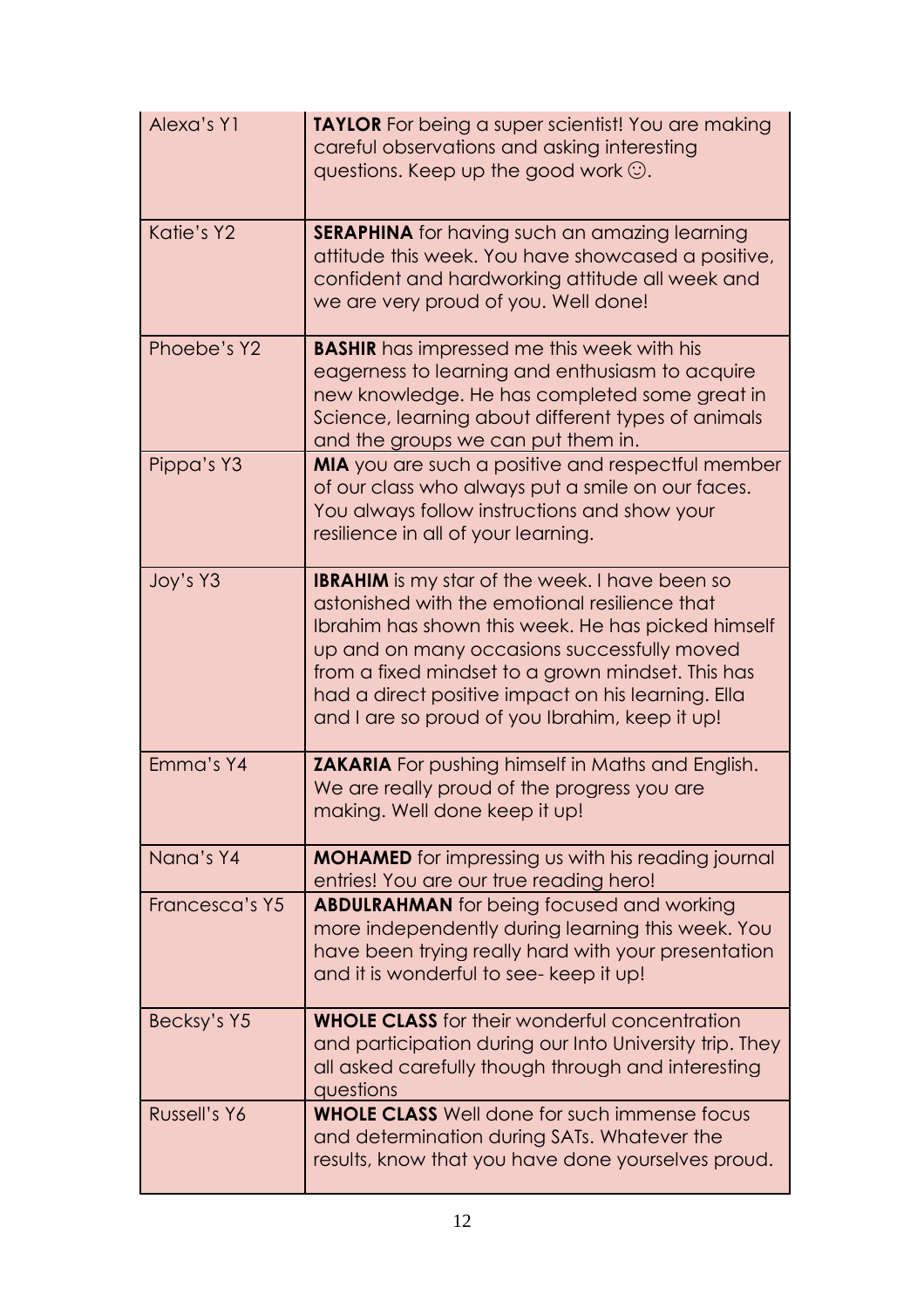| Tim & Mary's Y6 | <b>WHOLE CLASS</b> for the calm, focussed attitude you |
|-----------------|--------------------------------------------------------|
|                 | have displayed during Sats week. We are all            |
|                 | exceptionally proud. Well done.                        |
|                 |                                                        |

#### **Many congratulations to all our stars of the week!**

# **Attendance**

The classes each Key Stage with the best attendance for last week were: KS1: Laura's Y1 Class : **90.4%** KS2: Joy's Y3 Class: **93.7%**

The overal attendance was low due to Eid, but congratulations to our winning classes.

# Community News

## **Health**

We have been asked to share the following information:

#### **Increase in Hepatitis (liver inflammation) Cases in Children in England under Investigation**

UKHSA continues to investigate a rise in cases of sudden onset hepatitis (liver inflammation) in children, with data and findings on cases resident in England. Information gathered through the investigations increasingly suggests that the rise in severe cases of hepatitis may be linked to adenovirus infection, but other causes are still being actively investigated.

Parents and guardians should be alert to the signs of hepatitis (including jaundice) and to contact a healthcare professional if they are concerned. Normal hygiene measures such as thorough handwashing (including supervising children) and good thorough respiratory hygiene, help to reduce the spread of many common infections. An information leaflet for parents is attached below: